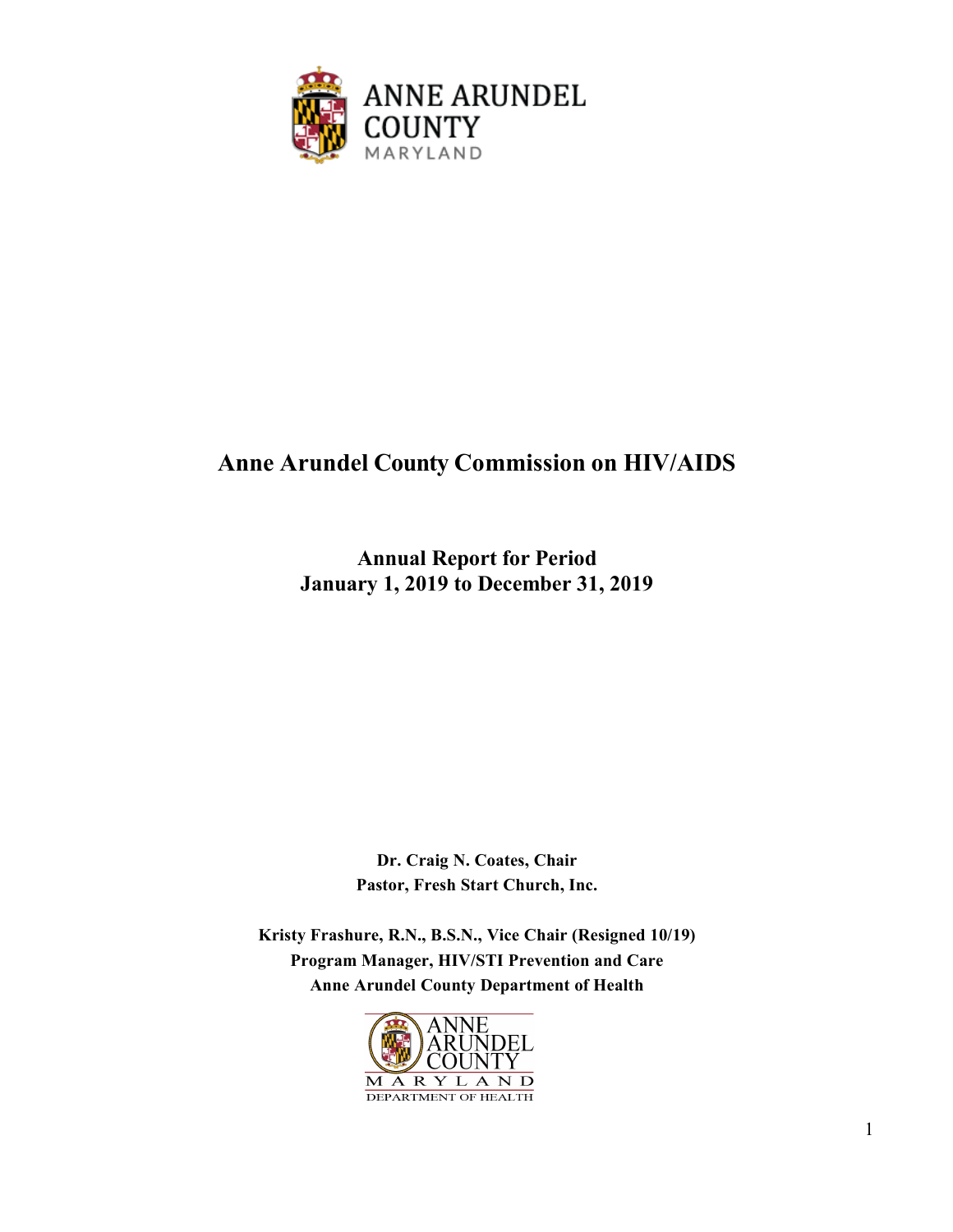#### **I. Anne Arundel County Commission on HIV/AIDS Overview**

### **Mission**

- A. Review available services and activities for persons with HIV/AIDS, gather data regarding their needs, and review reports and publications of governmental agencies that provide services and support to persons with HIV/AIDS.
- B. Review County, State, and Federal legislation that may impact public health initiatives and services for persons with HIV/AIDS and make recommendations to the County Executive, County Council, and the County Delegation to the State Legislature regarding legislation.
- C. Recommend ways of maximizing the use of facilities and services available to prevent HIV/AIDS and provide resources for persons with HIV/AIDS.
- D. Provide direct communication among individuals, private and public organizations, and the general public regarding programs and services for persons with HIV/AIDS.
- E. Assist interagency planning groups and special task forces to identify and assess needs of persons with HIV/AIDS and the needs of communities for the prevention of HIV/AIDS.
- F. Identify barriers to service delivery and advocate for services to persons with HIV/AIDS.
- G. Promote the coordination of services among all public and private agencies, departments, and organizations which provide services and programs to persons with disabilities.
- H. Identify and recommend to the County Executive sources of state and federal financial assistance available for the purpose of expanding or improving services and programs for persons with HIV/AIDS and for community outreach efforts on the prevention of HIV/AIDS.

### **Goal**

To promote and enhance the quality of life for persons living with HIV/AIDS through the coordination and development of government policies, programs, services, and allocation of resources for education and prevention, diagnosis and treatment, and community support for persons living with HIV/AIDS.

### **II. Meeting Information**

From January 1, 2019, to December 31, 2019, the Commission met three times including the observance of World AIDS Day on Saturday, December 1, 2019 at Fresh Start Church in Glen Burnie, Maryland. The Commission struggled in 2019 (as well as previous years) with poor meeting attendance and member participation. Agendas were established for each meeting; during proceedings, rules and regulations governing the Commission's procedures and activities were observed. To comply with the Maryland Open Meetings Act, all meeting dates, agenda items and meeting minutes have been posted on the Commission's website, [http://www.aacounty.org/boards-and-commissions/HIV-AIDS-commission/.](http://www.aacounty.org/boards-and-commissions/HIV-AIDS-commission/)

### **III. Accomplishments**

As with the nation and the state, HIV and AIDS disproportionately affect certain communities within Anne Arundel County. Approximately three quarters of living HIV cases in Anne Arundel County are male. Non-Hispanic Blacks constitute 56% of living adult/adolescent cases, followed by Non-Hispanic Whites (27%) and Hispanics (8%). Among the adult/adolescent living cases with a known exposure category, men having sex with men (MSM) was the most common exposure (46.7%), followed by heterosexual (34.7%) and injection drug use (13.1%). Half (~52%) of the living adult/adolescent HIV cases reside in five of Anne Arundel County's roughly forty zip codes: Annapolis – 21401, Eastport – 21403, Glen Burnie West – 21061 ,Glen